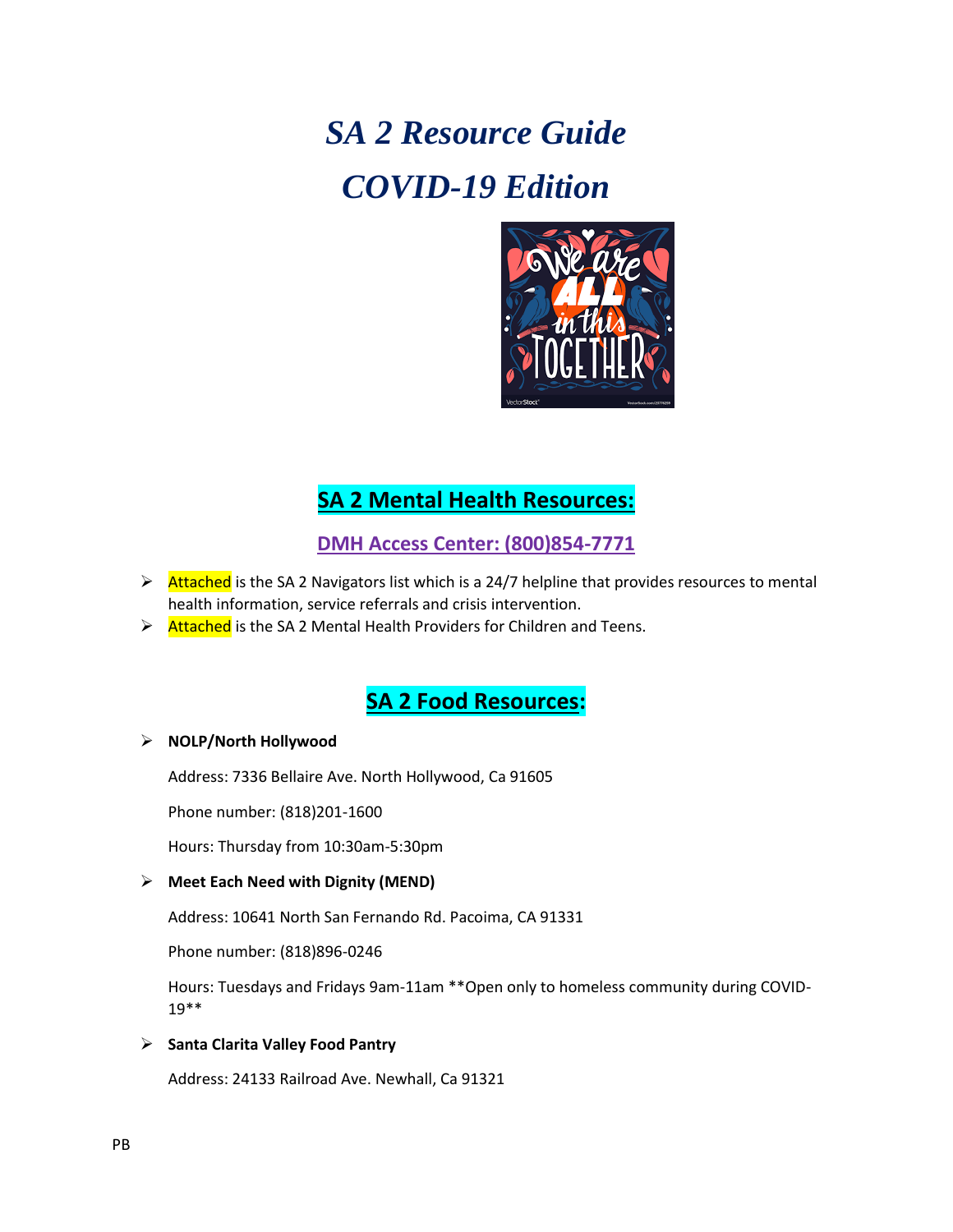Phone number: (661)255-9078

Hours: Monday 11am-2pm, Tuesday and Thursday 9am-2pm, Wednesday 2pm-5pm, Saturday 9am-12pm \*\*Must provide proof of income, address and photo ID. Two clients at a time\*\*

#### **St. Charles Holy Family Service Center**

Address: 10825 Moorpark St. North Hollywood, Ca 91602

Phone number: (818)985-7365

Hours: Tuesday, Wednesday and Thursday 9am-12pm \*\*Must bring photo ID\*\*

#### **Catholic Charities of LA Guadalupe Community Center**

Address: 21600 Hart St. Canoga Park, Ca 91303

Phone number: (213)251-3549

Hours: Monday, Wednesday and Friday 9am-12pm \*\*While supplies last\*\*

#### **West Valley Food Pantry**

Address: 5700 Rudrick Ave. Woodland Hills, Ca 91367

Phone number: (818)346-5554

Hours: Monday-Thursday 10am-3pm and Friday 10am-12pm \*\*Call before arriving\*\*

#### **Loaves and Fishes Glendale**

Address: 4322 San Fernando Rd. Glendale, Ca 91204

Phone number: (213) 318-5707

Hours: Monday, Tuesday, Wednesday and Friday 10am-3:30pm \*\*Must provide proof of income, address and photo ID for each family member\*\*

#### **SOVA/Metro**

Address: 16439 Vanowen St. Van Nuys, Ca 91406

Phone number: (818)988-7682

Hours: Monday-Thursday 10am-1:30pm and Sunday 9am-12pm \*\*Must be local resident, provide proof of address and photo ID\*\*

#### **North Valley Caring Services**

Address: 13453 Raven St. North Hills, Ca 91343

Phone number: (818)891-0481

Hours: Thursday and Friday 9am-Until supplies last \*\*Must provide photo ID\*\*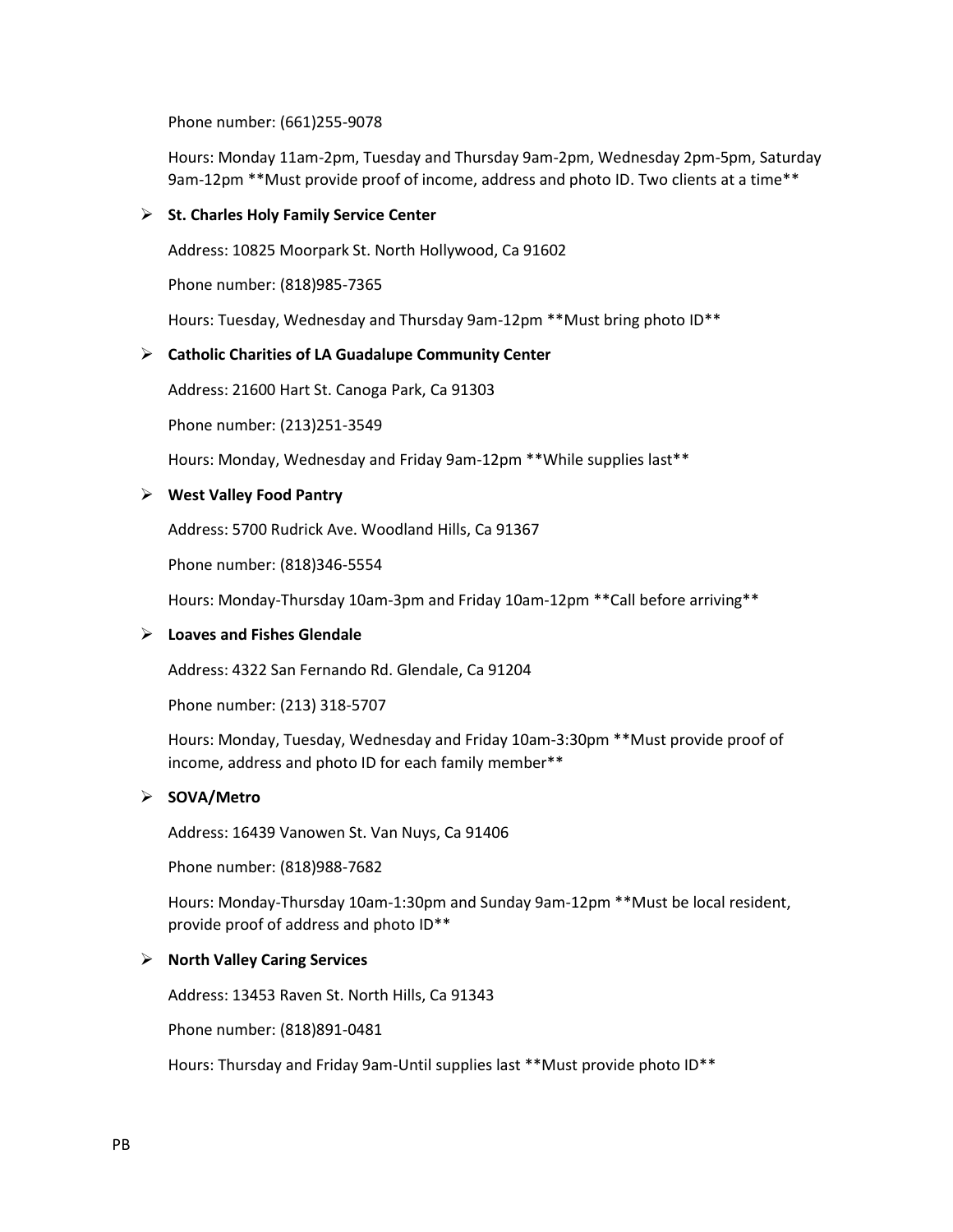#### **Salvation Army Glendale**

Address: 300 East Angeleno Ave. Burbank, Ca 91502

Phone number: (818)246-5586

Hours: Monday-Friday 12pm-3pm \*\*Must provide photo ID, if homeless no requirement needed\*\*

# **SA 2 Family Resources:**

- WIC: Program for mothers and children. Here is a link for information in response to COVID-19 <https://www.cdph.ca.gov/Programs/CFH/DWICSN/pages/program-landing1.aspx>
- US Department of Agriculture is also providing resources in response to COVID-19 You can find information on Child Nutrition programs, WIC, Supplemental Nutrition Assistance program, USDA programs and much more: [https://www.fns.usda.gov/disaster/pandemic/covid-](https://www.fns.usda.gov/disaster/pandemic/covid-19)[19](https://www.fns.usda.gov/disaster/pandemic/covid-19)
- $\triangleright$  Hunger Hotline is for people seeking food assistance. Hotline number is 1-866-3-HUNGRY (1-866-348-6479) and for Spanish the number is 1-877-8-HAMBRE (1-877-842-6273) Hotline hours are Monday – Friday 7am-10pm ET**.**
- Helping Hands Resource Center: <https://www.helpinghandsresourcecenter.org/>
- Friends of the Family: <https://www.fofca.org/>
- $\triangleright$  Attached is Family Connectivity flyer regarding free internet.
- $\triangleright$  Attached is information regarding the Pandemic EBT Card (P-EBT)
- > Attached is a flyer from NISAPI Information regarding COVID-19 Services

## **SA 2 Children Resources**

- **Assistance with Diapers**[: https://baby2baby.org/](https://secure-web.cisco.com/12bajv01LGJB82KgPphVyv-LSBRC6uM2l3Wzmss_ZsUY2HF6FNtbFOKmYs9uY2wBHeCjx-1BZwjyWRReTQdziWsEkUxVi1b_a2xztCj7VdSaHK8GuY_sFfrqeZSWkChH-2bOQij7I408g2g-Dec5F5hJJ2owaoOuHYPJb-0vzeeIKy_0Td3gl1OqxmRMosNTo9flqnSSiCpuRoQPTUEii_YlnbIMuswy3gJ_u5-aq_8eod2nAKc1y3ViN05SDg_WOGPfdZZlawcl-GXkt-tlJxXAFMBOQSw3dD6Zx0CINSzP7vlUfgWTWlEGtIORk0siCc4JjFjAg-M1DrOUQVs1JscPyYoUdnIJiDpBarUhRgDNbrEmNP1CEiBQ6Piy8CI-2UCn9JORLjphYRC9N55wNlyJfFGwstyrCp_esiNE2-4k/https%3A%2F%2Fbaby2baby.org%2F)
- **Assistance with Diapers**[: http://nationaldiaperbanknetwork.org/home-covid19/](http://secure-web.cisco.com/1YrF1qJ1gYt_C2mwkTgSfqJBfw2G1yPy8m_rBC-MdPk6ZrmozlW9JT8KtSNZiZybj3qD4t1Il31aS4TbTl4U8_vKOBpBupqv1RAp2K7kitIezXKcqpznD5k3hnGI0fJCZLLuo8Xvgj3HR1XiVEfdoUj0tf3KX7fujcT4zcGQBfC367Lpi-cBWEd5mwGILlSMY6Y0LH4axhdanLL_pgQDBOFBisACkcV9yoWR2M715mbXHpayGKf94_PZJ1mCOGMz95-U448vPC-IFMUgdCyaapZhNjmx1fs7E8nssodXveDVD-4ilQ_hNN2_0eGyvhULSDQ0F_AC0OWWo4ypiMUTmQ_qjA5scpAmDOaUGiSbWVI6hby-gm6RuAF2aU5JkR-s86m0g76I1sEK561d_vnW-Rwb_1iyW51KnQIzcOIFXnUg/http%3A%2F%2Fnationaldiaperbanknetwork.org%2Fhome-covid19%2F)
- **Car Seat Assistance:** [https://www.unitedway.org/#](https://www.unitedway.org/)
- **LAUSD** <https://achieve.lausd.net/resources> Here you will be able to:
	- Locate free meals at grab n go centers
	- Student health and Human services
	- Free educational resources from PBS SoCal / KCET and KLCS-TV
	- **•** Instructional Continuity
	- **•** Instructional Continuity for students with disabilities
	- Technology support
	- Student success cards from the Los Angeles Public Library
	- Other Resources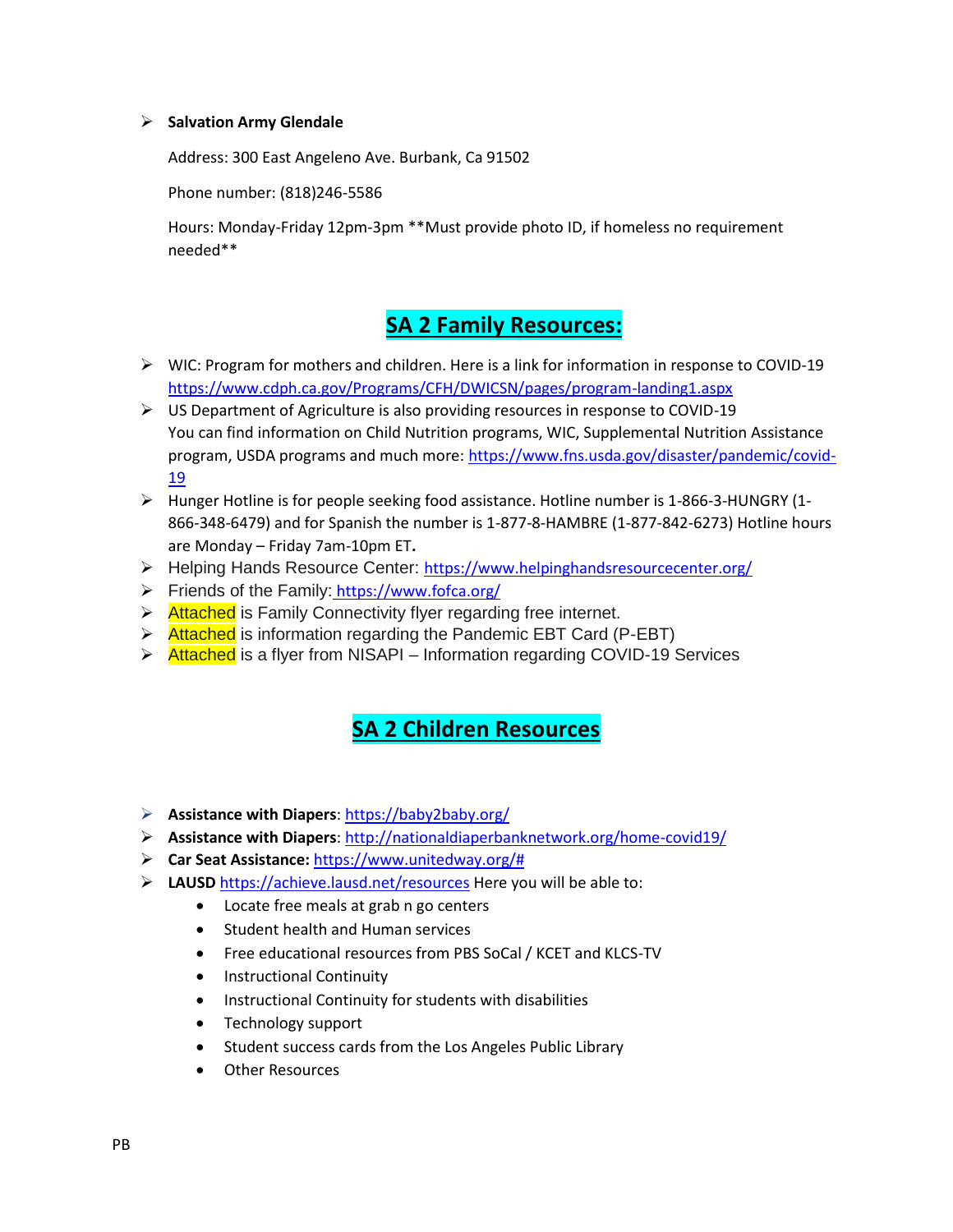# **SA 2 Resources for Seniors:**

- Attached is letter on behalf of Department of Aging and The Mayor with a list of resources for Seniors including:
	- Food (resources on how to obtain food during this time)
	- Groceries and Medication
	- Meals and Medication deliveries using smart phone apps
	- **•** Transportation
	- In home Care
	- Mental Health Care
	- Interpersonal Violence

### **SA 2 Animal Care Resources:**

- $\triangleright$  Los Angeles County Animal Care and Control: [https://animalcare.lacounty.gov/#](https://animalcare.lacounty.gov/)
	- Agoura Animal Care Center- Address: 29525 Agoura Rd. Agoura, Ca 91301

Phone Number: (818)991-0071

 Castaic Animal Care Center- Address: 31044 North Charlie Canyon Rd. Castaic, Ca 91384 Phone Number: (661)257-3191

### **Renter Protection Resource:**

Attached is a form from the City of Los Angeles regarding inability to pay rent due to reasons related to COVID-19.

### **Undocumented Community Resources:**

- > Coalition for Humane Immigrant Rights: CHIRLA<https://www.chirla.org/>
- $\triangleright$  List of relief funds for undocumented Workers in California: **<https://legalaidatwork.org/blog/relief-funds/>**
- COVID-!9 resources for undocumented Californians: **<https://ciyja.org/covid19/>**